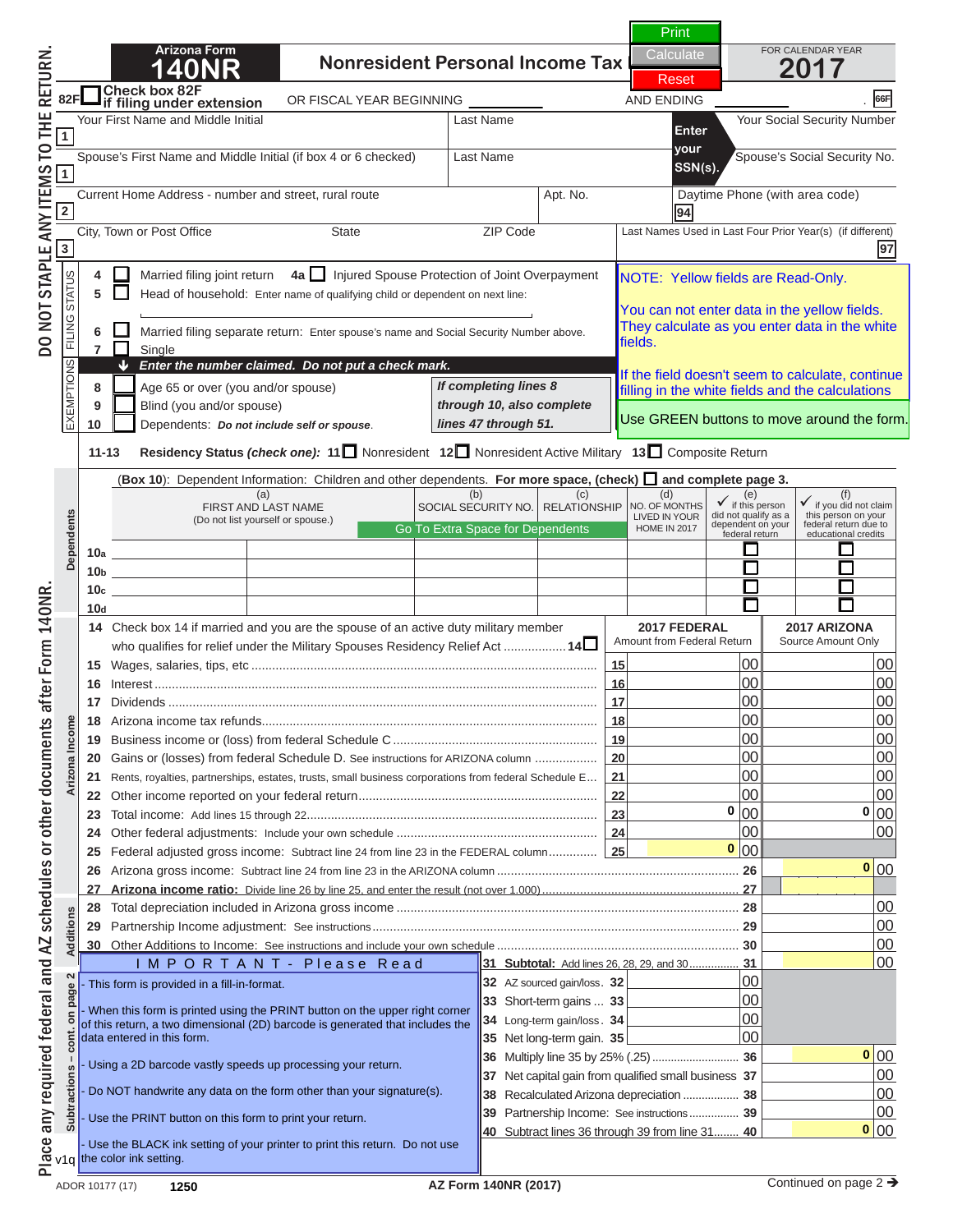## **N O T I C E**

 **41** Enter the amount from page 1, line 40 .......................................................................................................................... **41** 00 It vou are viewing this message If you are viewing this message,  $\blacksquare$  4 Aigricultural complete to Arizona charitable organizations ............. **this is NOT a complete return.** 

 **48** Blind: Multiply the number in box 9 by \$1,500 .................................................................................... **48** 00  $\blacksquare$  To print a completed return: **To print a completed return:** 

**53 Deductions:** *Check box and enter amount.* See instructions ....................... **<sup>53</sup><sup>I</sup> ITEMIZED 53<sup>S</sup> STANDARD 53** 00  **54** Personal exemptions: See instructions............................................................................................................................ **54** 00  **55** Arizona taxable income: Subtract lines 53 and 54 from line 52. If less than zero, enter "0" .................................................... **55** 00  **56** Compute the tax using amount from line 55 and Tax Table X or Y ................................................................................ **56** 00  **57** Tax from recapture of credits from Arizona Form 301, Part 2, line 40 ........................................................................... **57** 00 **58**  $\alpha$  **58**  $\alpha$  **58 a** the total **f** is let **t** around the data field). **60 Balance of tax:** Subtract line 59 from line 58. If line 59 is greater than line 58, enter "0" ........................................................ **60** 00 All required fields must be filled in. **(Required Fields are indicated by a "Red Box"** 

**Total Payments and Refundable Credits**  $\mathsf{I}$  an the Creen DDINIT Dutten leasted at the t **Click on the Green PRINT Button located at the top 65 Total payments and refundable credits:** Add lines 61 through 64 and enter the total ...................................................... **65** 00  **66 TAX DUE:** If line 60 is larger than line 65, subtract line 65 from line 60, and enter amount of tax due. Skip lines 67, 68 and 69 ...... **66** 00 **of page 1. 67 OVERPAYMENT:** If line 65 is larger than line 60, subtract line 60 from line 65, and enter amount of overpayment ...................... **67** 00

 **Amount Owed Voluntary Gifts ATE**, Cliebing the DDINIT button will n **NOTE: Clicking the PRINT button will perform the** Neighbors Helping Neighbors..**75** 00 Special Olympics ................**76** 00 Veterans' Donations Fund **77** 00 I Didn't Pay Enough Fund........**<sup>78</sup>** 00 Sustainable State Parks and Road Fund ...................**79** 00 Spay/Neuter of Animals .. **80** 00 **calculations and <sup>81</sup>** Political Party (if amount is entered on line 74 - check only one): **811**Democratic **<sup>812</sup>**Green Party **<sup>813</sup>**Libertarian **<sup>814</sup>**Republican  **82** Estimated payment penalty and Arizona Long-Term Health Care Saving Account (AZLTHSA) penalty ....................... **82** 00 **831Annualized included barcode.** 

**N O T I C E** 

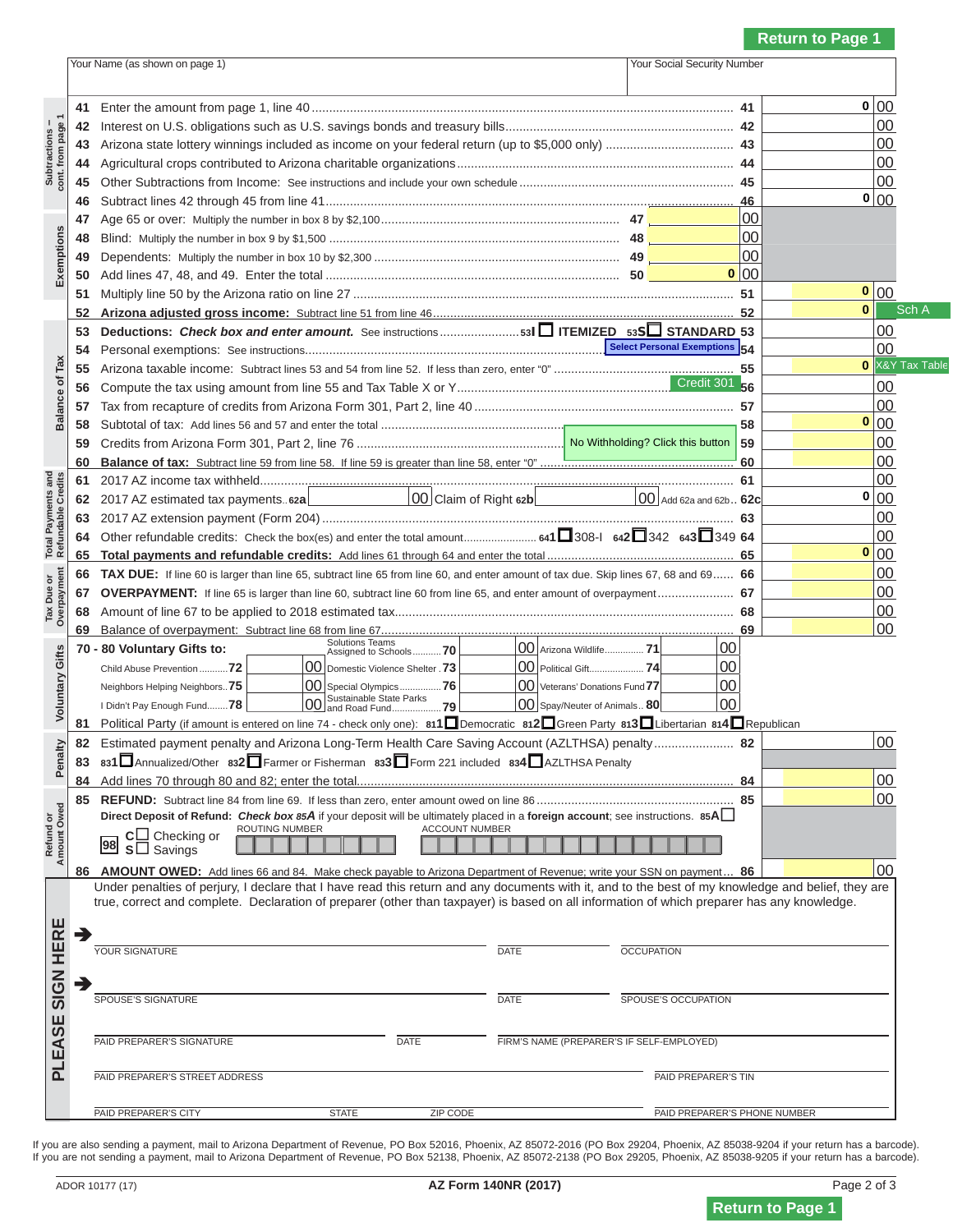# **NOTICE**

**Dependent Information - Continuation Sheet If you are viewing this message,** Include with your return *only* if listing additional dependents. this is NOT a complete return.

**Children and other dependents, continued from page 1.**  (a) FIRST AND LAST NAME  $\blacksquare$  $\sim$   $\sim$   $\sim$   $\sim$   $\sim$   $\sim$  $\overline{\mathbf{c}}$ RELATIONSHIP **To print a completed return:** 

All roquired fields must he filled in **10g All required fields must be filled in. 10h I Required Fields are indicated by a "Red Boost" 10j (Required Fields are indicated by a "Red Box" 10kbarry 10kbarry 20kbarry 20kbarry 20kbarry 20kbarry 20kbarry 20kbarry 20kbarry 20kbarry 20kbarry 20kbarry 20 designal in the data field).** The around the data field).

**10o** lick on the Green PRINT Button located at th **Click on the Green PRINT Button located at the top 10r**  $\alpha$  **10r**  $\alpha$  **10r**  $\alpha$  **10r**  $\alpha$  **10r**  $\alpha$  **10r**  $\alpha$  **10r**  $\alpha$  **10r**  $\alpha$  **10r**  $\alpha$  **10r**  $\alpha$  **10r**  $\alpha$  **10r**  $\alpha$  **10r**  $\alpha$  **10r**  $\alpha$  **10r**  $\alpha$  **10r**  $\alpha$  **10r**  $\alpha$  **10r**  $\alpha$  **10r**  $\alpha$  **10r**  $\alpha$  **1 10s 1. 1. 1. 1. 1. 1. 1. 1. 1. 1. 1. 1. 1. 1. 1. 1. 1. 1. 1. 1. 1. 1. 1. 1. 1. 1. 1. 1. 1. 1. 1. 1. 1. 1. 1. 1. 10th Street, Street, Street, Street, Street, Street, Street, Street, Street, Street, Street, Street, Street,** 

**10v NOTE: Clicking the PRINT button will perform the calculations and update the barcode.** 

**N O T I C E**